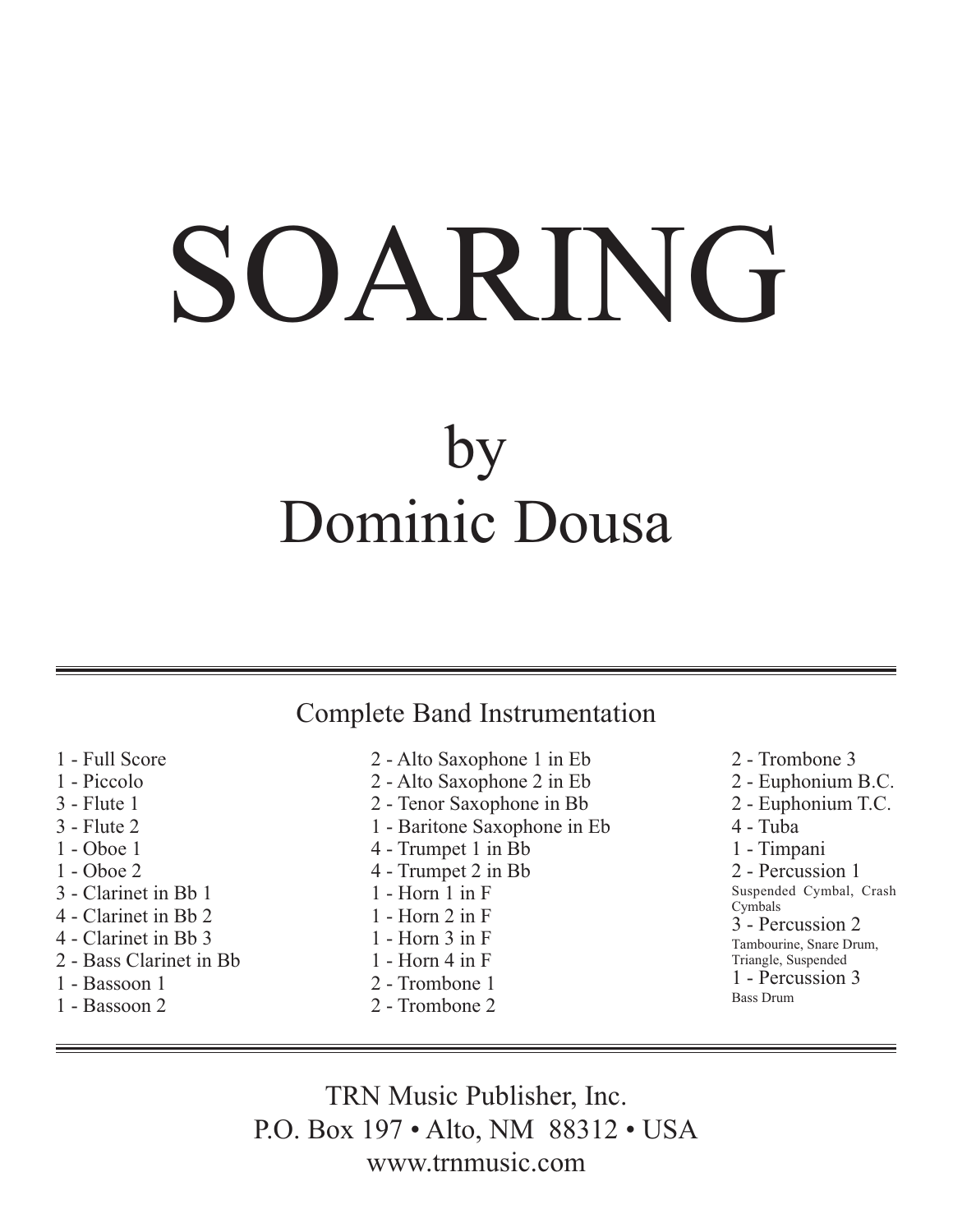## **About the Music - - -**

**Soaring** was composed in the summer of 2003, shortly after I completed doctoral studies at Ball State University in Muncie, Indiana. The idea for this piece came to me while traveling in northern Missouri, during a roundabout sightseeing trip from Indiana to my hometown of Rochester, Minnesota. Both the surroundings and the relaxed atmosphere of one of my favorite activities, taking an improvisatory road trip through rural landscapes, inspired the mood of the composition. The preliminary sketch for the piece was completed during subsequent travels throughout the Midwest that summer.

 The composition is cast in a traditional scherzo-and-trio form, with a more relaxed middle section. While I did not attempt to programmatically depict nature scenes, my hope was to capture the mood of soaring in this music - of a soaring bird, of the soaring green vistas of Midwestern landscapes in June, of the soaring of one's spirit as one delights in the beauty of one's experience of these scenes and images.

**Performance notes.** The oboe solos beginning at mm. 48, 168, and 406 are cued in the Clarinet 1 part. If an oboe player is unavailable, these solos may be performed by a clarinet soloist. (A second solo clarinetist may perform the Oboe 2 part starting at m. 168 if a second oboist is not available.) From mm. 173-201, the Horn 1 & 2 parts are cued in the Horn 3 & 4 parts. The Horn 3 & 4 parts may be added if their addition would result in better balance. The bassoon parts in mm. 259-267 and 348-355 are cued in other parts.

## **About the Composer - - -**



 **Dominic Dousa**, a native of Rochester, Minnesota, joined the faculty of the University of Texas at El Paso Department of Music in August of 2004. There he has taught courses in  $2<sup>nd</sup>$  year theory and aural skills, seminars on specialized topics in theory, and all levels of composition.

 He holds degrees in music from Ball State University (D.A.), Central Michigan University (M.M.), and Harvard University (A.B. summa cum laude) and in statistics from Iowa State University (M.S.). He also has studied composition in Prague. His primary composition teachers include Jody Nagel, David Gillingham, Craig Weston, and Milan Slavický.

 Dousa's compositions have been performed at recitals, festivals, and conferences in the U.S., Canada, Mexico, Peru, China, the Czech Republic,

and Finland. Two of his song cycles, *With a Song in My Heart* and *Six Songs on the Poetry of Langston Hughes*, have been recorded by baritone Gerald J. Blanchard (with Dousa at the piano) and released on the CD "With a Song in My Heart" by Blue Griffin Recording. This CD features art songs set to texts of African American poets. In 2005, Dousa became Composer-in-Residence for the El Paso Symphony Youth Orchestras.

 In addition to his activities as teacher and composer, Dousa has remained active as an accompanist and chamber musician, and has given scholarly presentations on topics in music theory.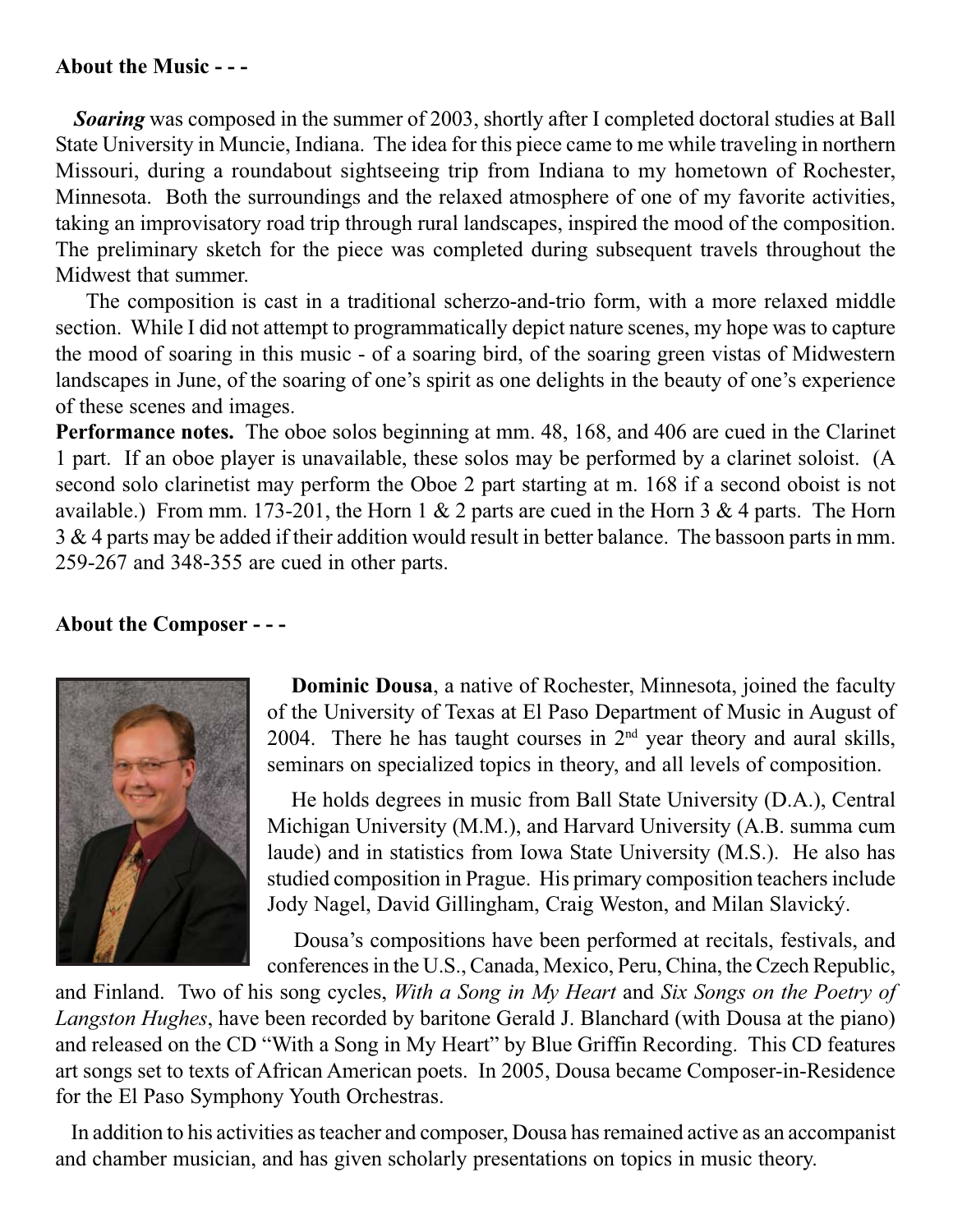

All Rights Reserved. Printed in U. S. A. International Copyright Secured.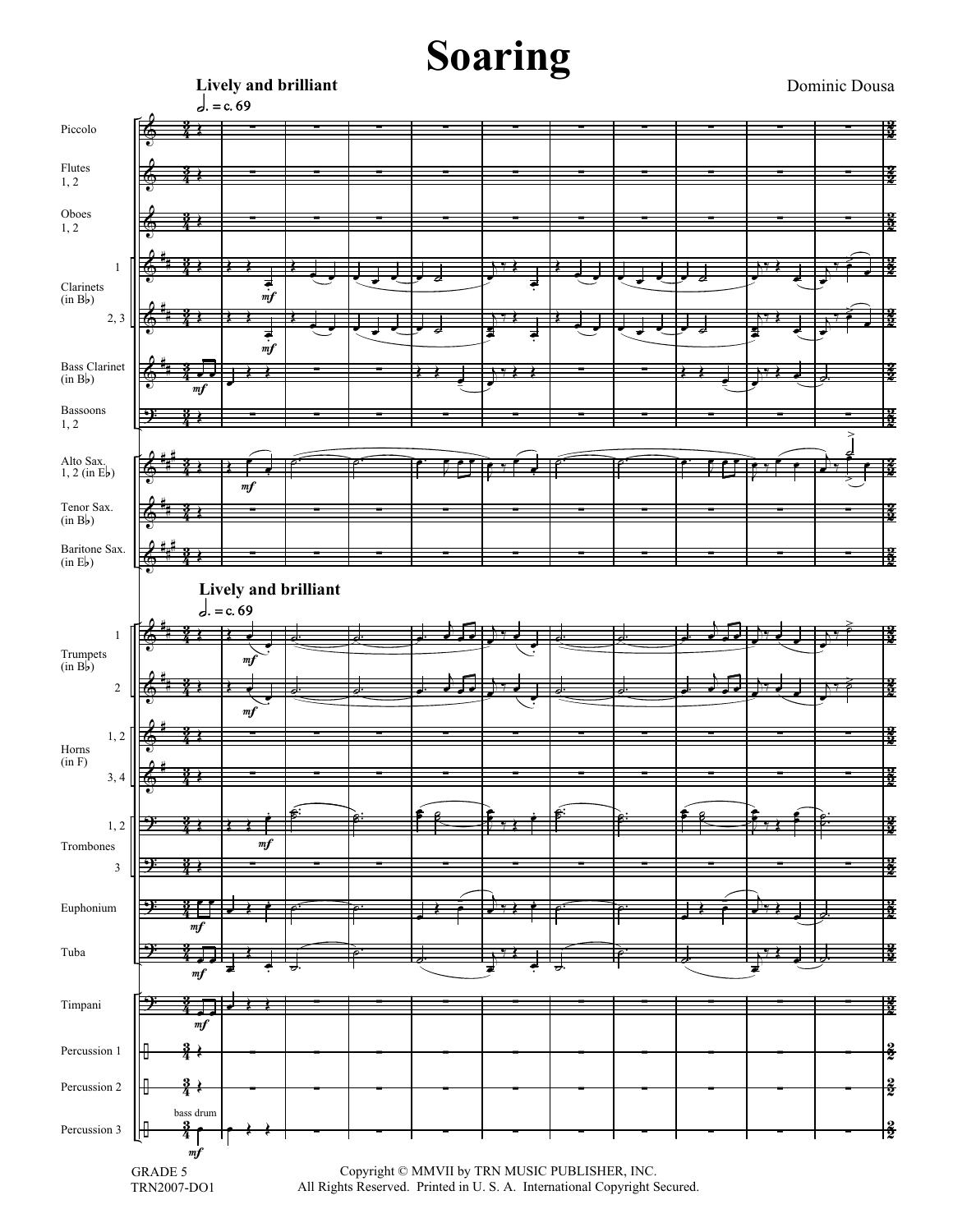

 $\sqrt{2}$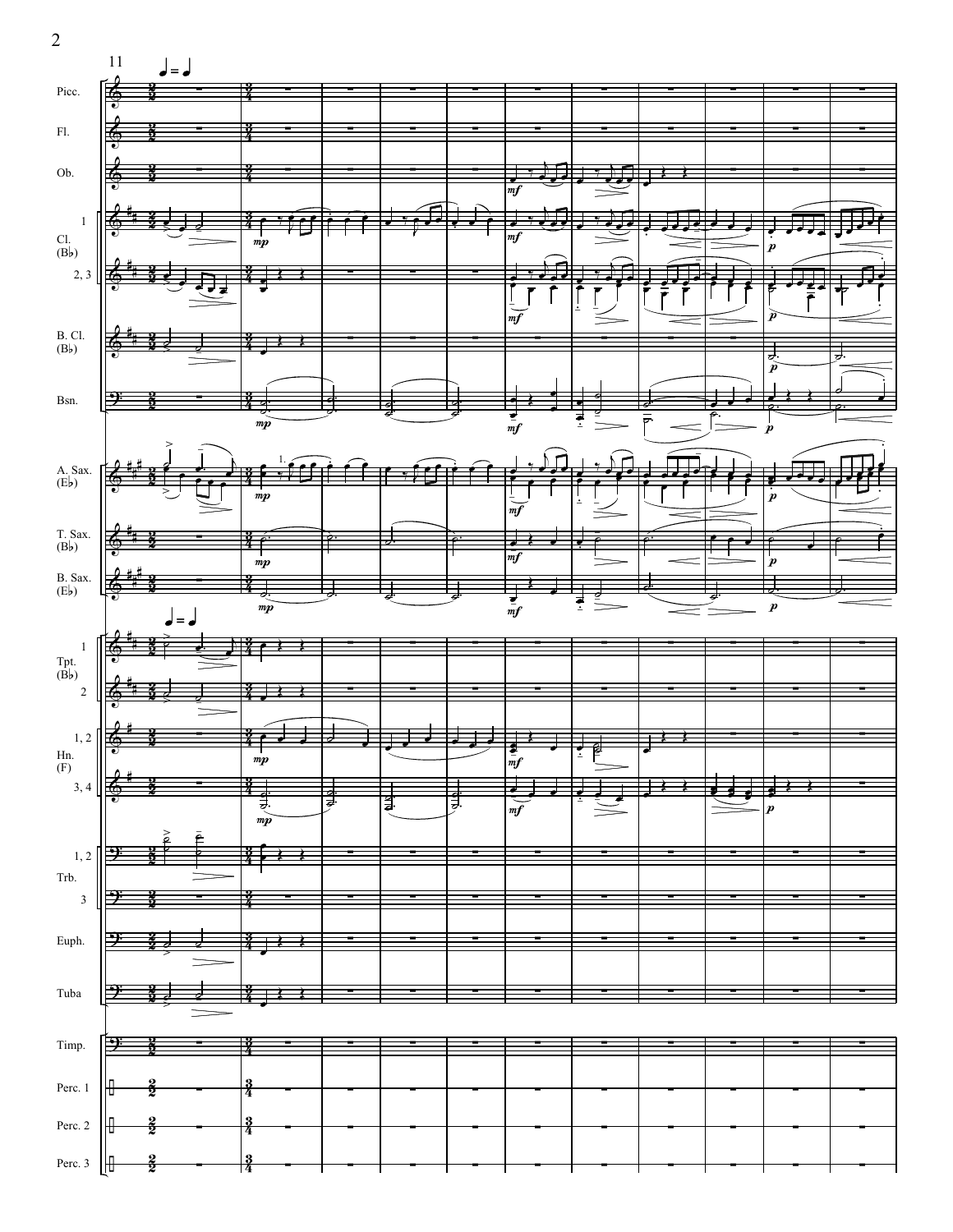